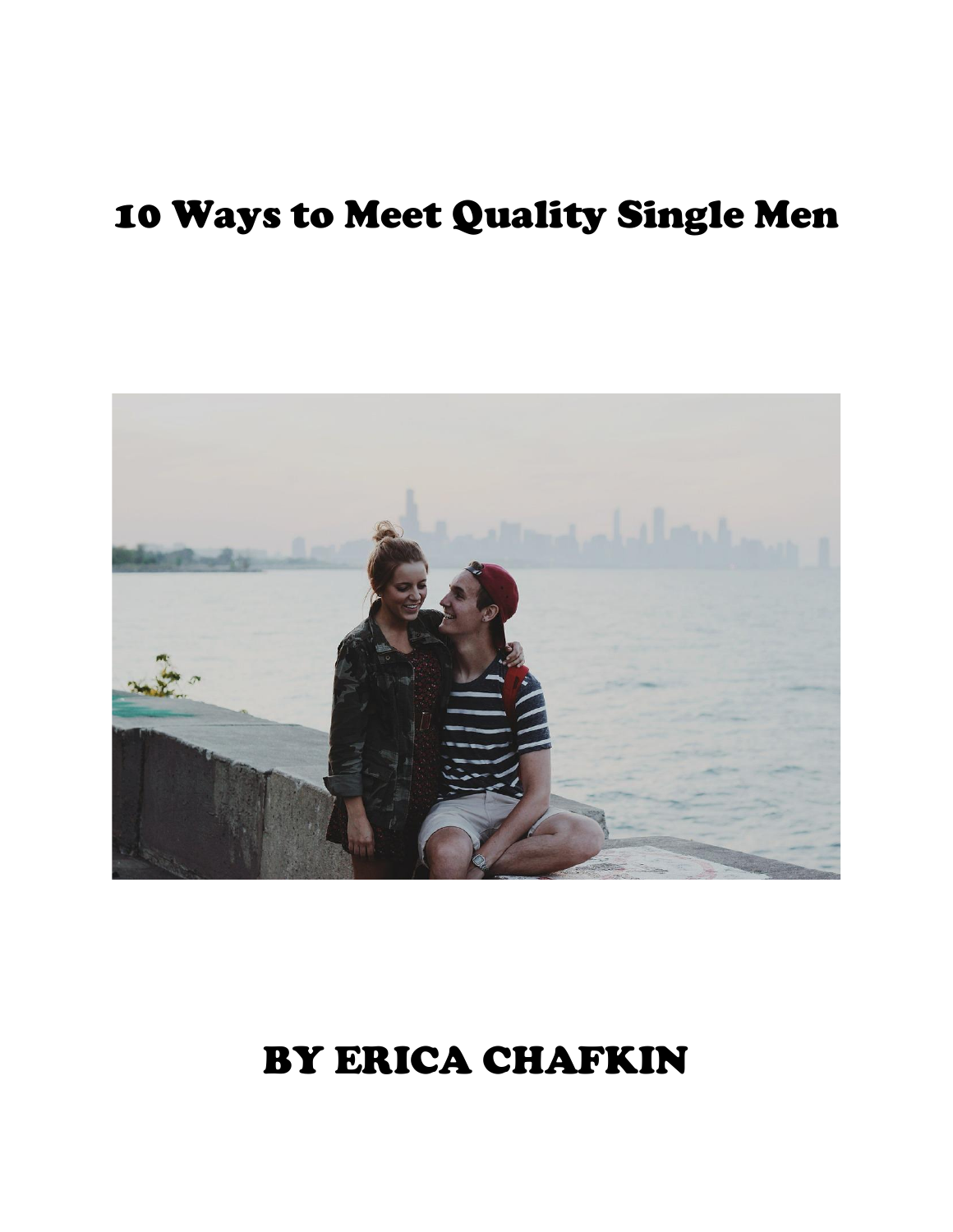## **Copyright © 2019 Erica Chafkin**

All rights reserved. No part of this report may be reproduced or transmitted in any form whatsoever, electronic, or mechanical, including photocopying, recording, or by any informational storage or retrieval system without written, signed permission from the author.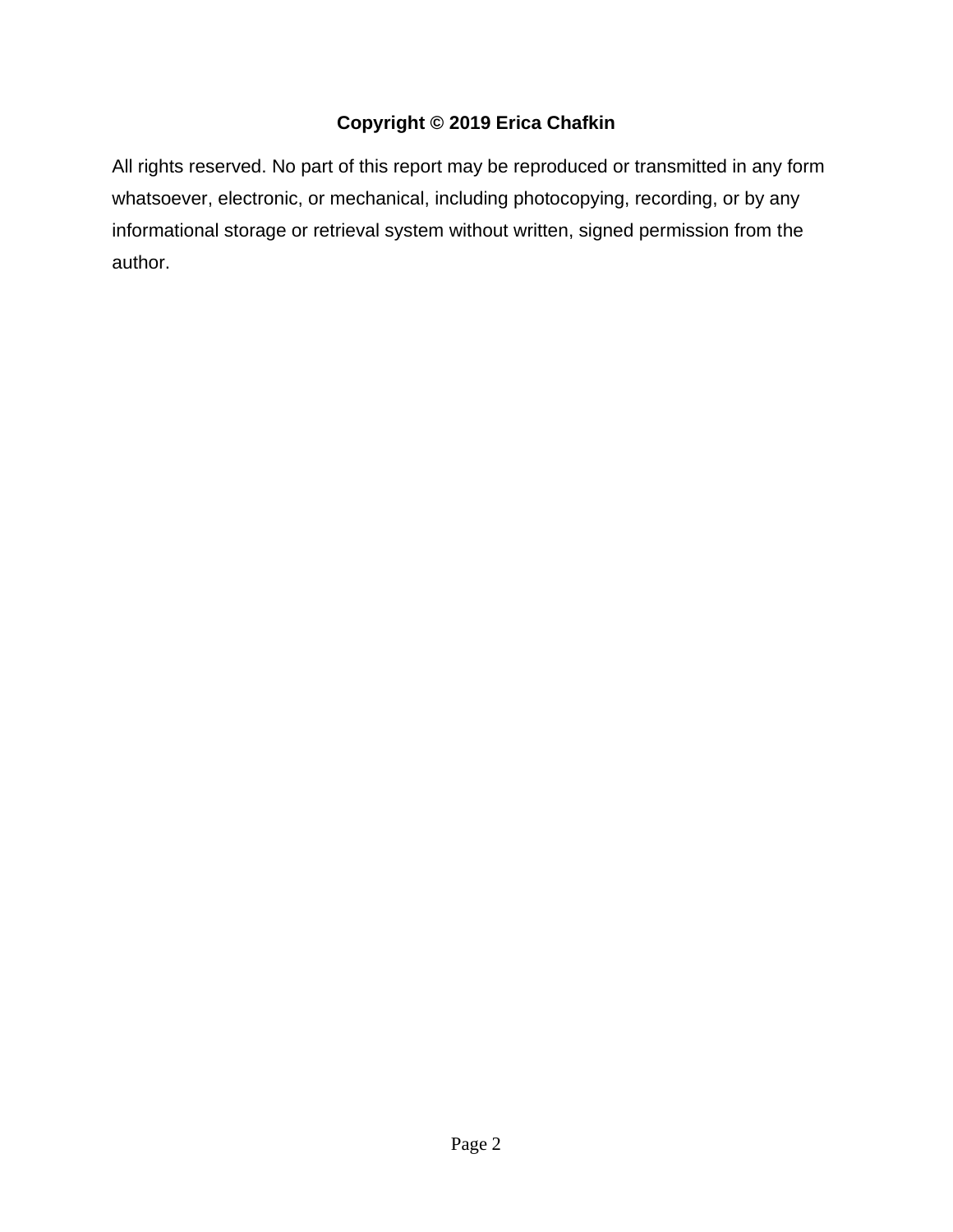## **DISCLAIMER**

The information presented in this report is strictly for educational purposes and is not intended to be a substitute for professional medical or psychological advice. As always, the advice of a qualified professional should be sought.

Although the information and opinions expressed by author have produced positive results for many people, there is no guarantee that you or your love life will improve in any way by utilizing the concepts, ideas, and information presented in this report. Every person's circumstances and situations are unique so results may vary widely from person to person. Any examples and anecdotes mentioned in this report are not to be interpreted as a promise or guarantee that you will get the same type of results in your own life.

Therefore, if you wish to apply any of the information in this report to your own life, you are assuming full responsibility for your actions.

The author has used her best efforts in preparing this report. The author makes no representation or warranties with respect to the accuracy, applicability, fitness, or completeness of the contents of this report.

The author disclaims any warranties (express or implied), merchantability, or fitness for any particular purpose. In no event shall the author be held liable to any party for any direct, indirect, punitive, special, incidental, or other consequential damages arising directly or indirectly from any use of this material which is provided "as is" and without warranties.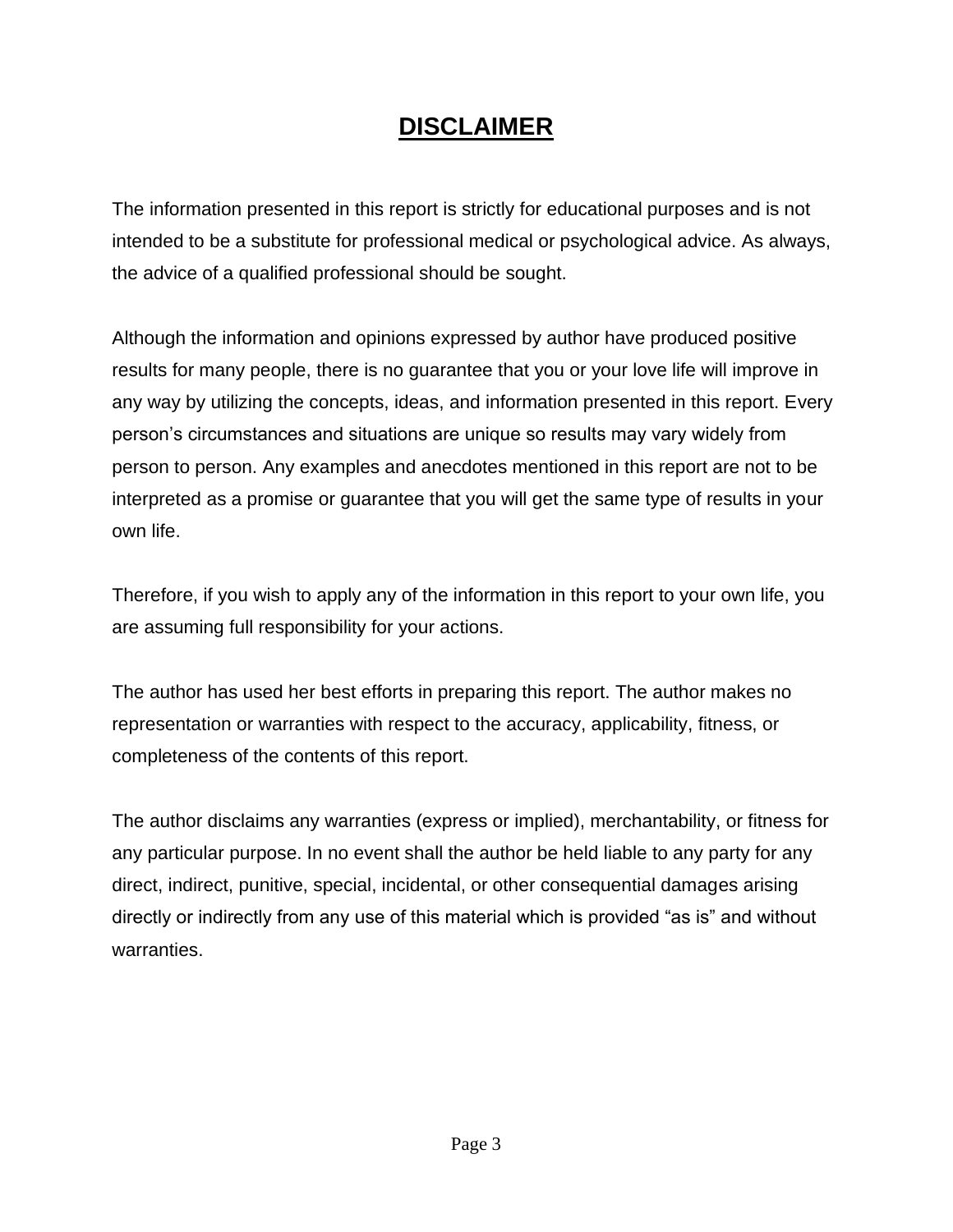## 10 Ways to Meet Quality Single Men

If you want to find the love of your life, you can't just sit home alone and expect him to magically appear on your doorstep one day. It would be nice if it was that simple, but unfortunately it isn't! The only way you'll ever meet single men is to put yourself out there. But of course, that raises the question: HOW AND WHERE DO YOU MEET THEM?

The good news is that there are MANY ways to meet single men. Here's a list of what I consider to be the best and easiest ways to meet them.

#### **1. Family and close friends**

Don't be shy about telling your relatives and friends that you're looking for a life partner. You never know who they might be able to introduce you to. They may have single male friends, acquaintances, colleagues, and relatives who might be looking to meet an awesome lady like you!

#### **2. Go to parties**

If you get invited to a party, go! You never know, one of the guests might turn out to be your soulmate! And even if Mr. Right isn't there, at least you'll get to socialize and enjoy a fun party. It certainly beats staying home alone and staring at the walls!

#### **3. Singles events**

Singles events provide fantastic opportunities to meet people of the opposite sex who are also looking for relationships. To find singles events in your area, go on the web and type the following text into any major search engine: "singles events near (insert the name of your town or city)" and see what comes up.

Singles events can be parties, informal gatherings, happy hours, dances, museum outings, sporting events, nature hikes, and so on. Most singles events are geared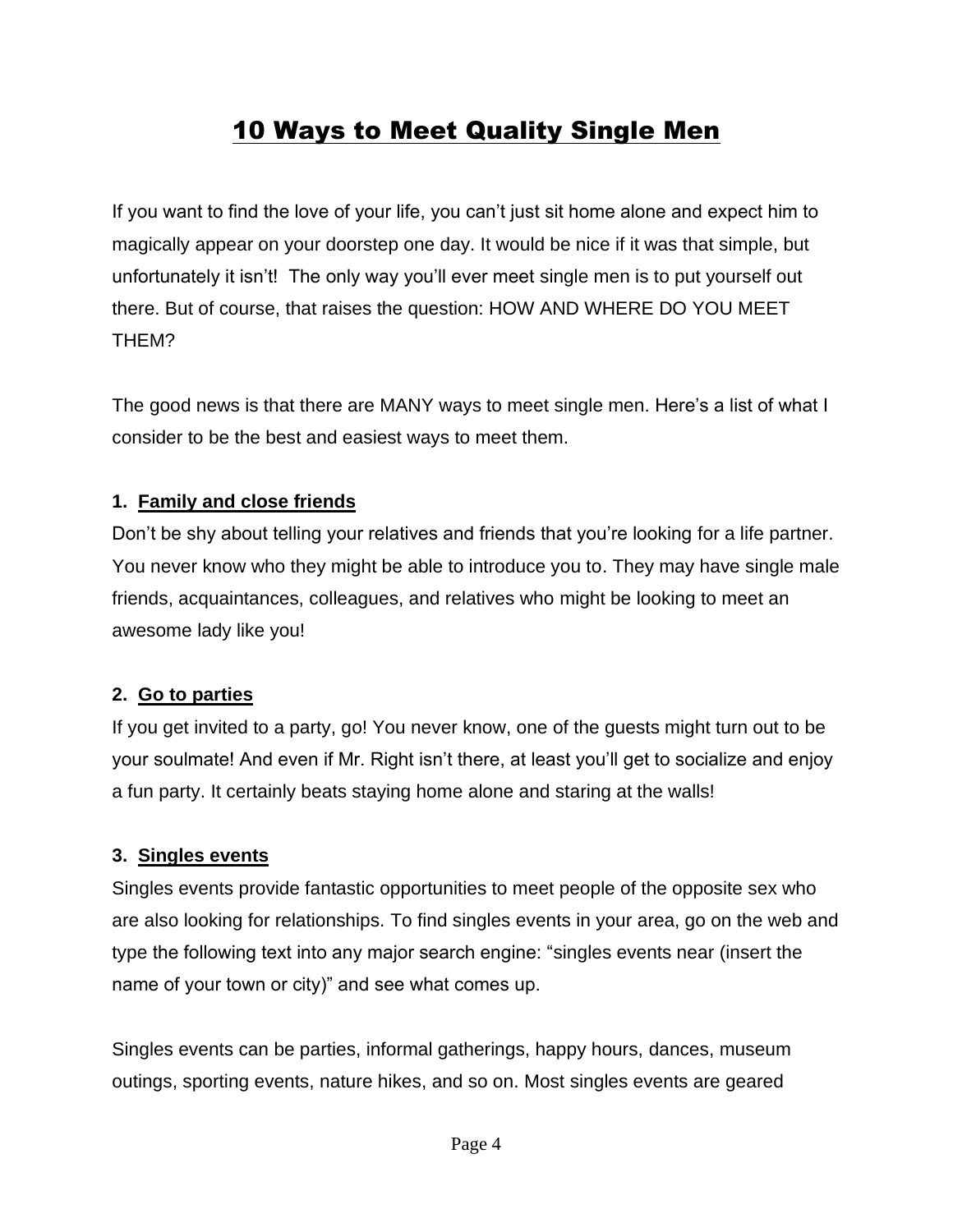towards specific age ranges. Before going to any singles event, always try to find out what the target age range is. If you're in your 30's, you don't want to waste your time attending singles events where the majority of the people are 65 and older, and viceversa!

## **4. Take a class in a subject you're interested in**

Whether it's ceramics, acting, meditation, or computer skills, taking a class is a great way to meet other people who share your interests. Who knows, one of the students in the class could turn out to be Mr. Right! Or, perhaps you might make friends with a student who knows a potential dating prospect for you.

## **5. Go to the gym**

If you're seeking a fitness-minded guy, then the gym is the place to go. I can't think of a better place to strike up conversations with men who are trying to build up strong, sexy muscles!

If you happen to see a nice-looking guy at the gym, try to make eye contact with him. Then smile and say hello. A great way to break the ice is to ask him to show you how to use one of the pieces of gym equipment such as a weight machine or elliptical. Chances are, he'll be happy to do so. If the interest is mutual, perhaps he'll stick around and continue chatting with you while you're working out. But if not, then at least you learned how to use another piece of gym equipment!

## **6. Join community clubs and organizations**

Joining a local club or organization is a wonderful way to meet and network with other people in your community. If the club or organization meets on a regular basis, you'll have the opportunity to interact with the same people again and again. Over time, you'll get to know them better and hopefully develop some new friendships. There's always a chance that some of these friendships could potentially lead to future dating prospects for you, either directly or indirectly through introductions to others. As your social network expands, so will the number of opportunities to meet men.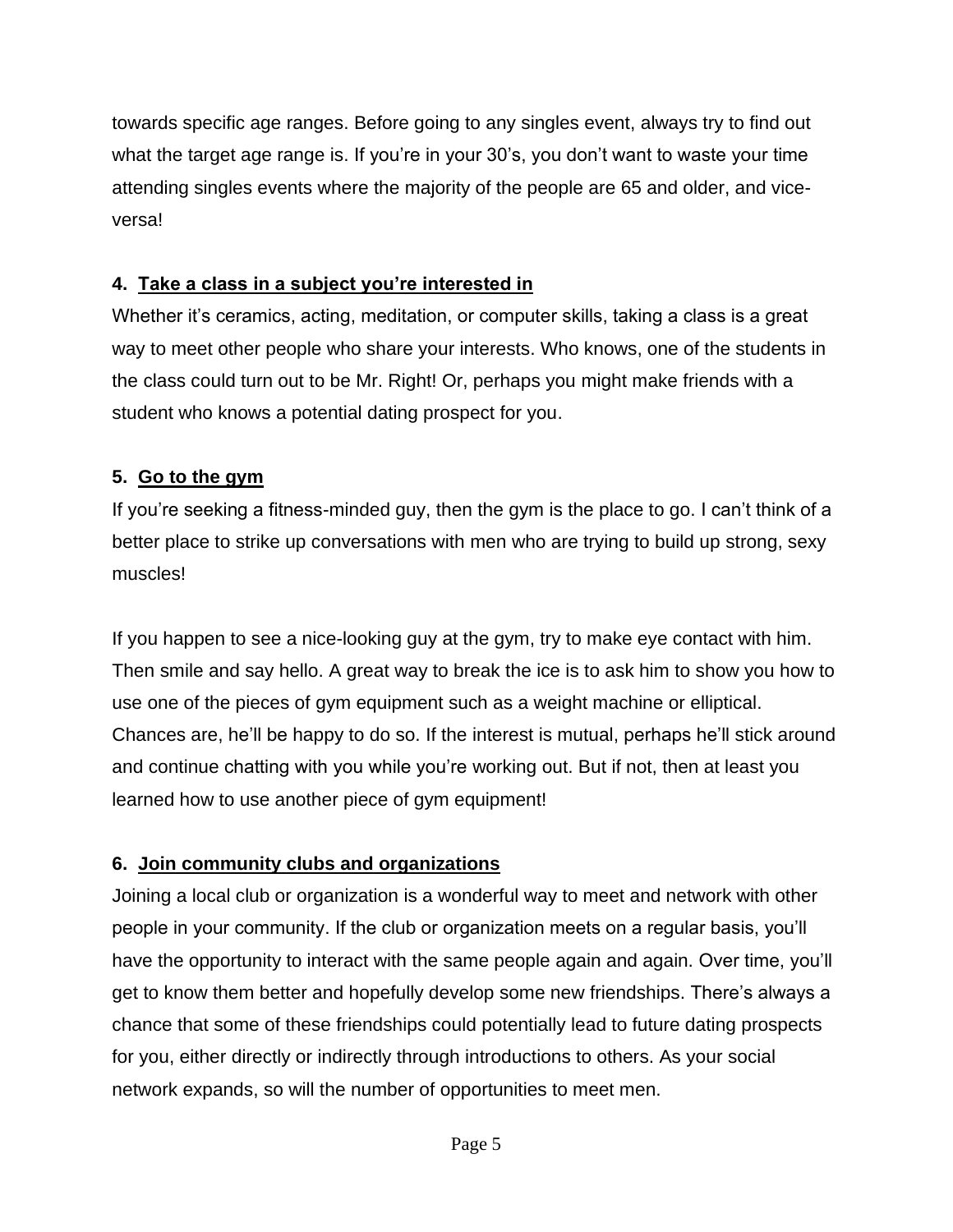## **7. Throw a party**

If you have a few trusted friends or acquaintances to invite, you may want to consider throwing a party at either your place (if you have the space) or at an inexpensive venue such as a reasonably priced restaurant. In order to attend, each person you invite must bring along a single, unattached friend or relative of the opposite sex. This provides a casual, low-key environment for meeting new guys, some of whom may turn out to be potential dating prospects for you!

## **8. Attend religious services and/or events at your local house of worship**

If you're on the religious side and are interested in meeting someone who shares your religion, then attending services at your local house of worship is a great way to do just that. If going to weekly services isn't your cup of tea, you may want to consider attending religious events and festivals that are going on during the holidays. You never know who else might be there to take part in the festivities!

## **9. Meetup.com**

If you've never heard of or used Meetup.com before, I HIGHLY recommend that you check it out. The Meetup.com website consists of thousands of social groups known as Meetups whose members all share a certain thing in common such as:

- age (e.g. Meetup groups for 40-somethings)
- marital status (e.g. Meetup groups for singles, couples, etc.)
- religion (e.g. Meetup groups for Jews, Christians, Buddhists, etc.)
- hobbies/interests (e.g. Meetup groups for moviegoers, hikers, arts and culture enthusiasts, etc.)
- career/industry (Meetup groups for attorneys, entrepreneurs, healthcare professionals, financial advisors, etc.)

This of course is only a small sampling of all the different types of Meetup groups out there. To find out what Meetup groups are available in your area, go to the Meetup.com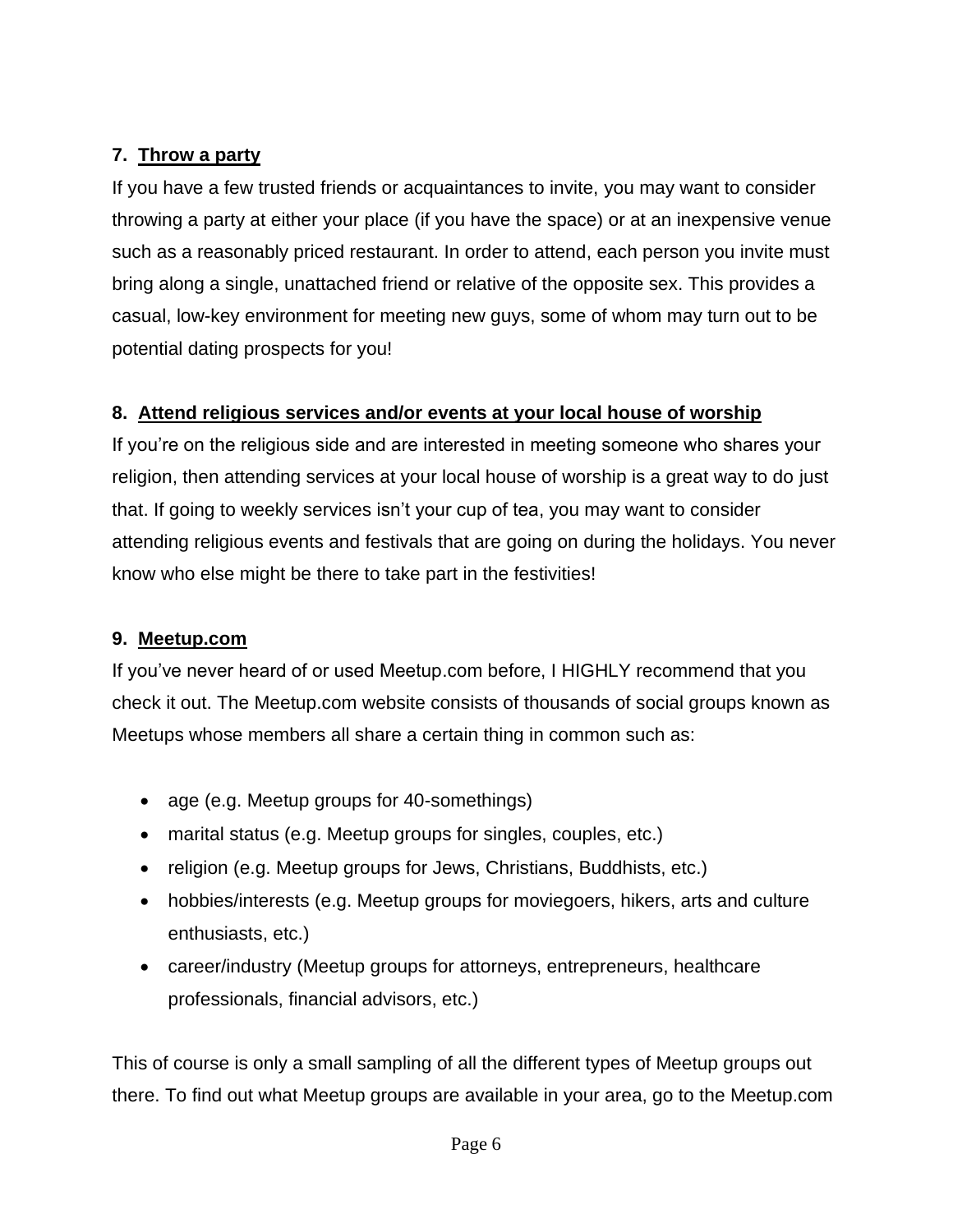website. In the search box, type in a topic or category you're interested in, as well as your location and desired mileage radius. The Meetup site will then bring up all the Meetup groups located in and around your local area that relate to the topic or category you entered. You can join as many Meetup groups as you like. At one time, I was a member of almost 50 different Meetup groups!

Each Meetup group is led by one or more organizers who coordinate events that the group members can attend. Some Meetup groups host several events per month, whereas other groups are less active and meet only a few times a year.

Unlike singles events where everyone is looking for a date, Meetup events are geared more towards socializing than dating. In fact, one of the reasons why Meetup events are so popular is because there is no pressure for members to date each other, unless of course you hit it off with another Meetup member and you both mutually agree to start dating. The goal of going to Meetup events is to get out and have fun while meeting new people, both male and female. If you happen to hit it off with a male Meetup member, that's great! But if not, then at least you're still out and about, having fun and sharing new experiences with others.

Before I move on, I want to bring up a very important point: Don't shy away from participating in female-dominated groups, activities, and events just because you think you'll never meet any men there. Sometimes other women can be great vehicles for meeting men. They might have male friends, relatives, or co-workers whom they can introduce you to. I'll give you a quick example of what I mean.

A few years ago, I took an all-female dance class at my local gym. I took the class strictly because I wanted to, not because I was expecting to meet any men there. After all, I knew I wouldn't find any men at an all-female dance class! But much to my pleasant surprise, one of the women in the class offered to fix me up with a male colleague from her job. Who would've thought I'd get a date by taking a dance class with all women!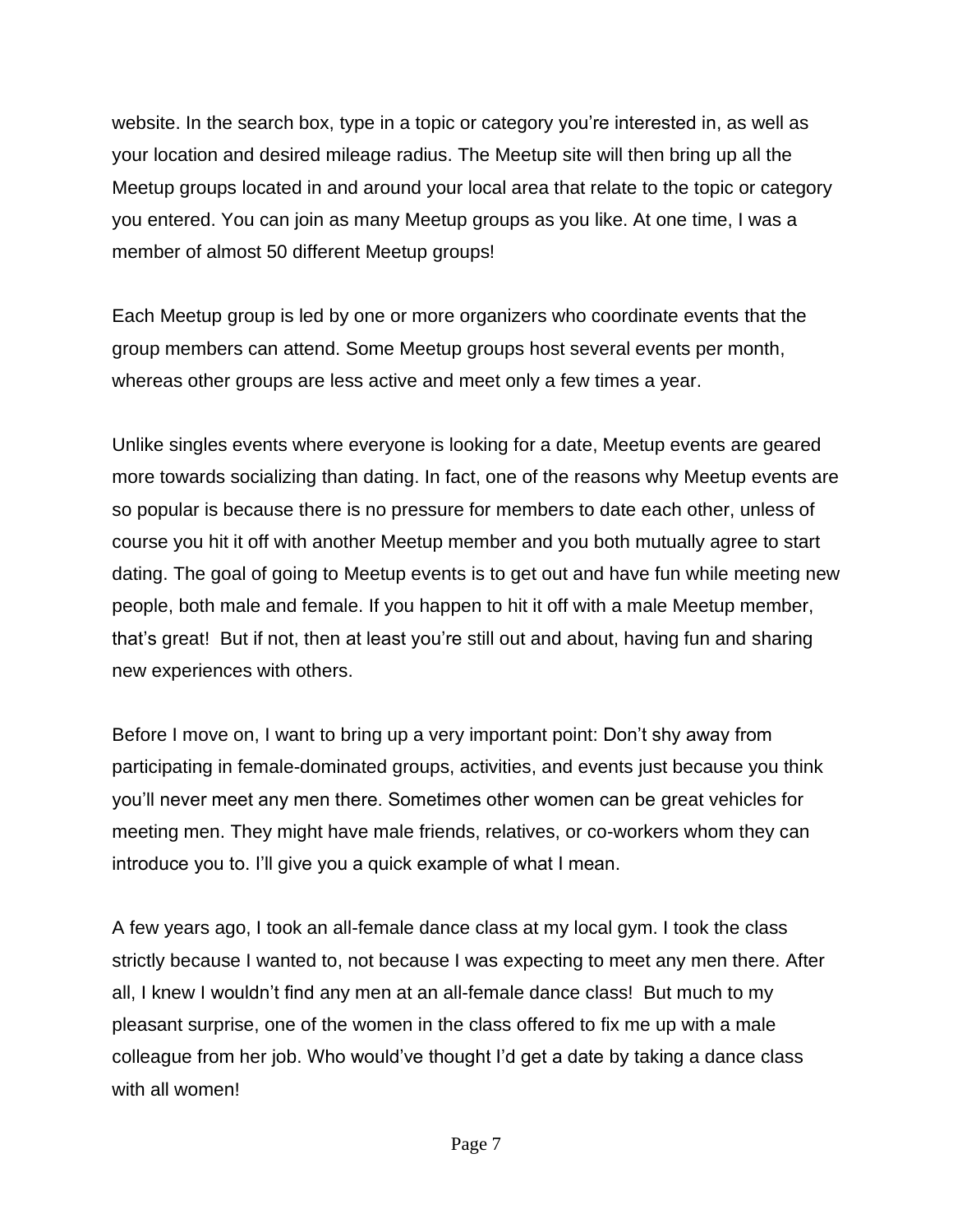My mom always used to tell me, "Through women, you can meet men." She was certainly was right about that!

### **10. Online Dating**

If you don't have the time or the desire to attend singles events, take classes, or join Meetup groups, then you may want to give online dating a try. What makes online dating so appealing is its ease and convenience - you can literally search for a potential mate right from the comfort of your own home.

If you'd like to learn more about how to meet the man of your dreams online, then I encourage you to check out my eBook, *[The Single Woman's Guide to Navigating the](http://www.datewithpower.com/online-dating-ebook.html)  Online Dating World*: *[How to Go From Online to Happily Ever After](http://www.datewithpower.com/online-dating-ebook.html)*. In this book, I'll guide you through each step of the online dating process, plus I'll teach you valuable skills and strategies for building a healthy lasting relationship with the right person. To learn more, go to: [www.datewithpower.com/online-dating-ebook.](http://www.datewithpower.com/online-dating-ebook)

As you may already know, I'm a HUGE fan of online dating, not just because I met my husband on Match.com, but because in my opinion, no other method of meeting people offers the same level of convenience as online dating. If you're not having much luck meeting men in person, then I strongly recommend that you give the online dating world a try.

## **Conclusion**

As you can see, there are many ways to meet single guys. I suggest you start out by choosing one or two ways you feel most comfortable with, and then make it your mission to go out, have fun, and enjoy life, regardless of whether or not there's a man in it. Avoid obsessing over how, when, and where you're going to find "The One". I assure you, he'll appear when the time and circumstances are right.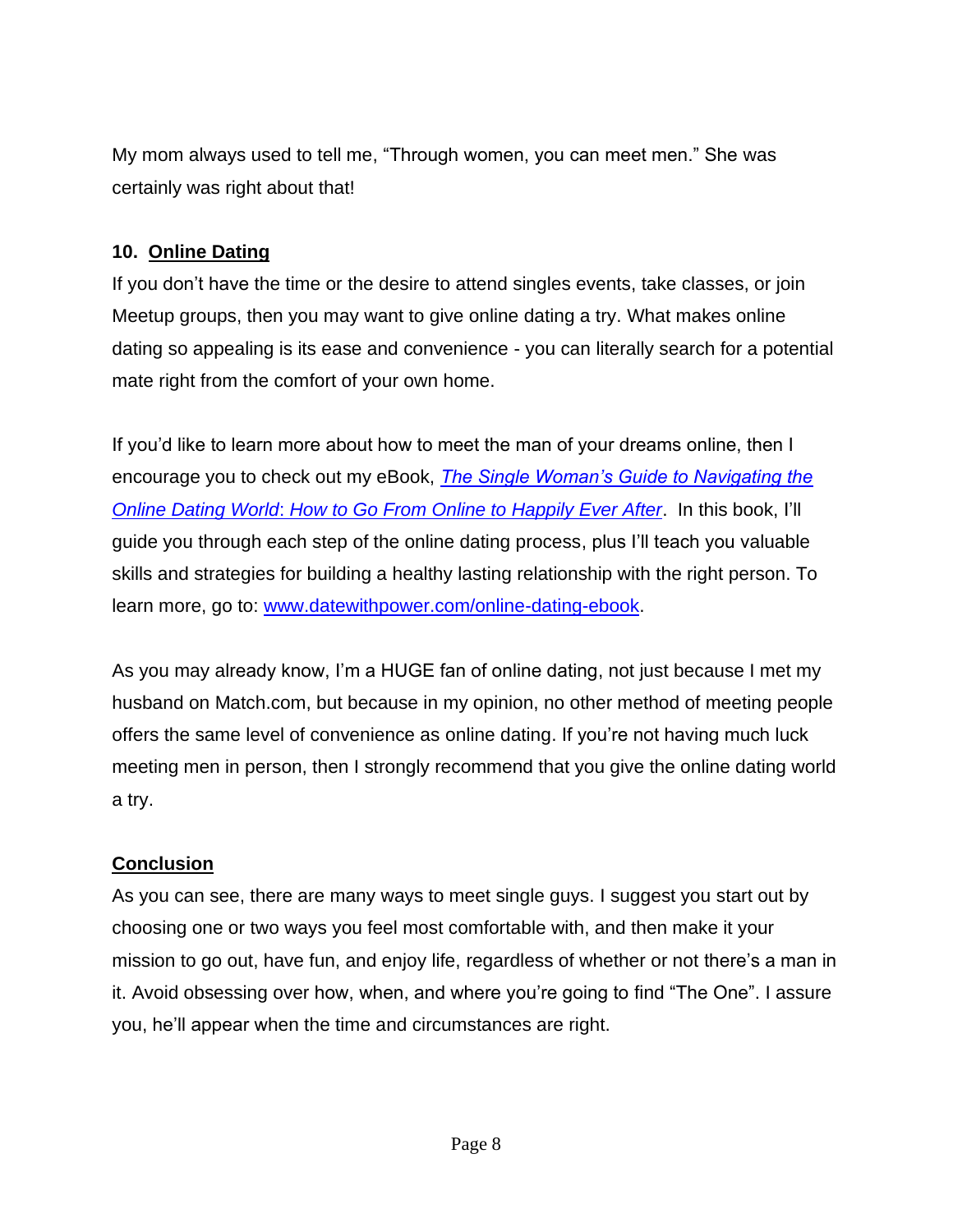If you approach every date and social situation with the sole intention of finding Mr. Right, you'll come across as being anxious and desperate, which are huge turnoffs to men. Plus, you'll always come away feeling depressed and disappointed whenever things don't pan out the way you had hoped. Rather than viewing every social interaction as a make-or-break opportunity to meet the man of your dreams, just relax, be happy, and enjoy the experience!

The reality is, you never really know how or where you'll end up meeting "The One." It could happen on the beach, in a supermarket, on the subway, in a Meetup group…the possibilities are endless! He could show up in the most unlikely of places, which is why it's important to keep your mind and heart open to the possibility of finding love anytime anywhere. Sometimes love really does sneak up on you when you least expect it. That's why you must NEVER EVER give up hope that someday the right man will come your way.

Spend less time focusing on how and when it's going to happen, and more time enjoying life and being the best person you can possibly be. By putting your best foot forward, the right man will be drawn to you like a magnet whenever and wherever he shows up!